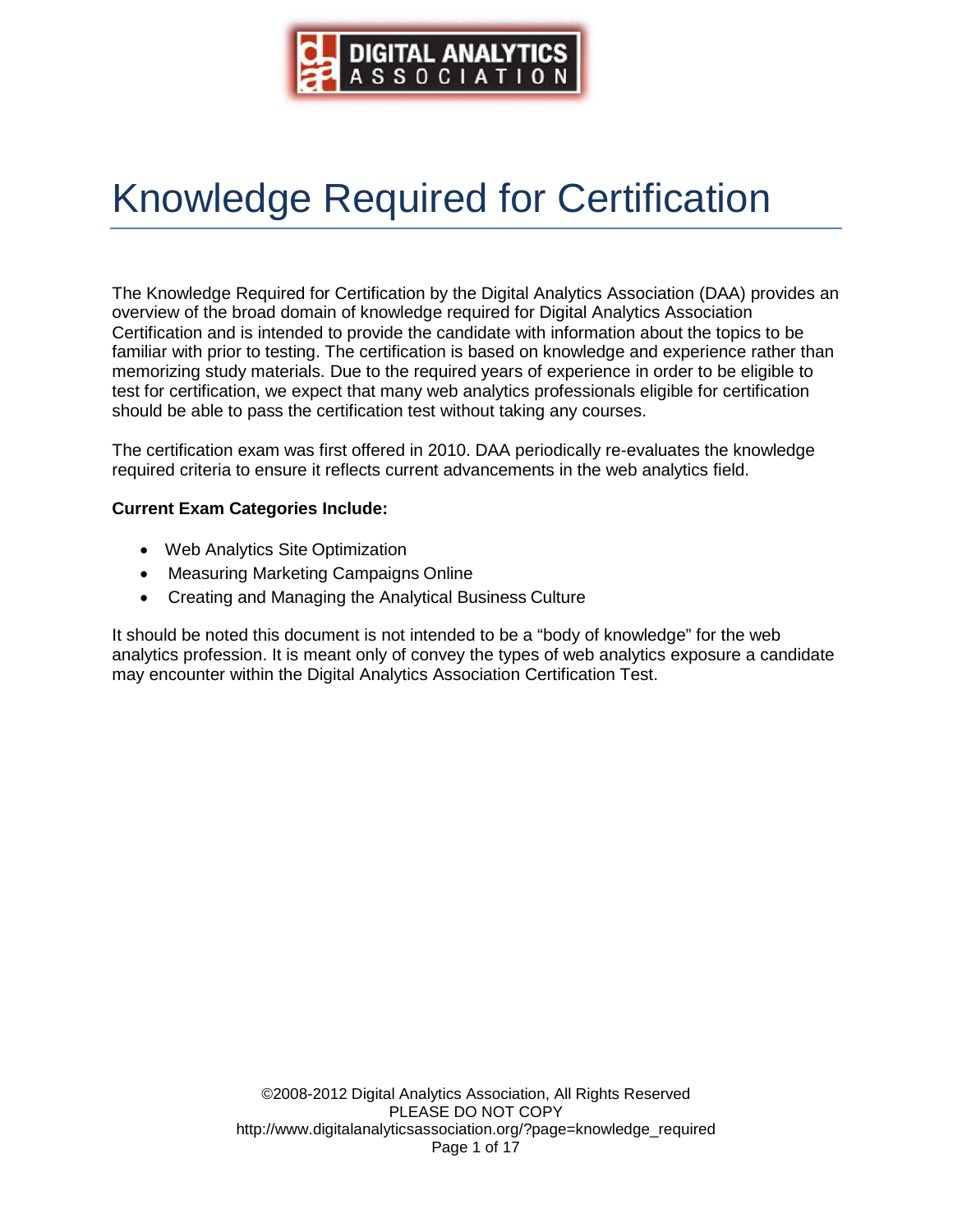

# **Contents**

| Stakeholder Education                                                               |  |
|-------------------------------------------------------------------------------------|--|
|                                                                                     |  |
|                                                                                     |  |
|                                                                                     |  |
|                                                                                     |  |
|                                                                                     |  |
|                                                                                     |  |
| ©2008-2012 Digital Analytics Association, All Rights Reserved<br>PLEASE DO NOT COPY |  |
| http://www.digitalanalyticsassociation.org/?page=knowledge_required<br>Page 2 of 17 |  |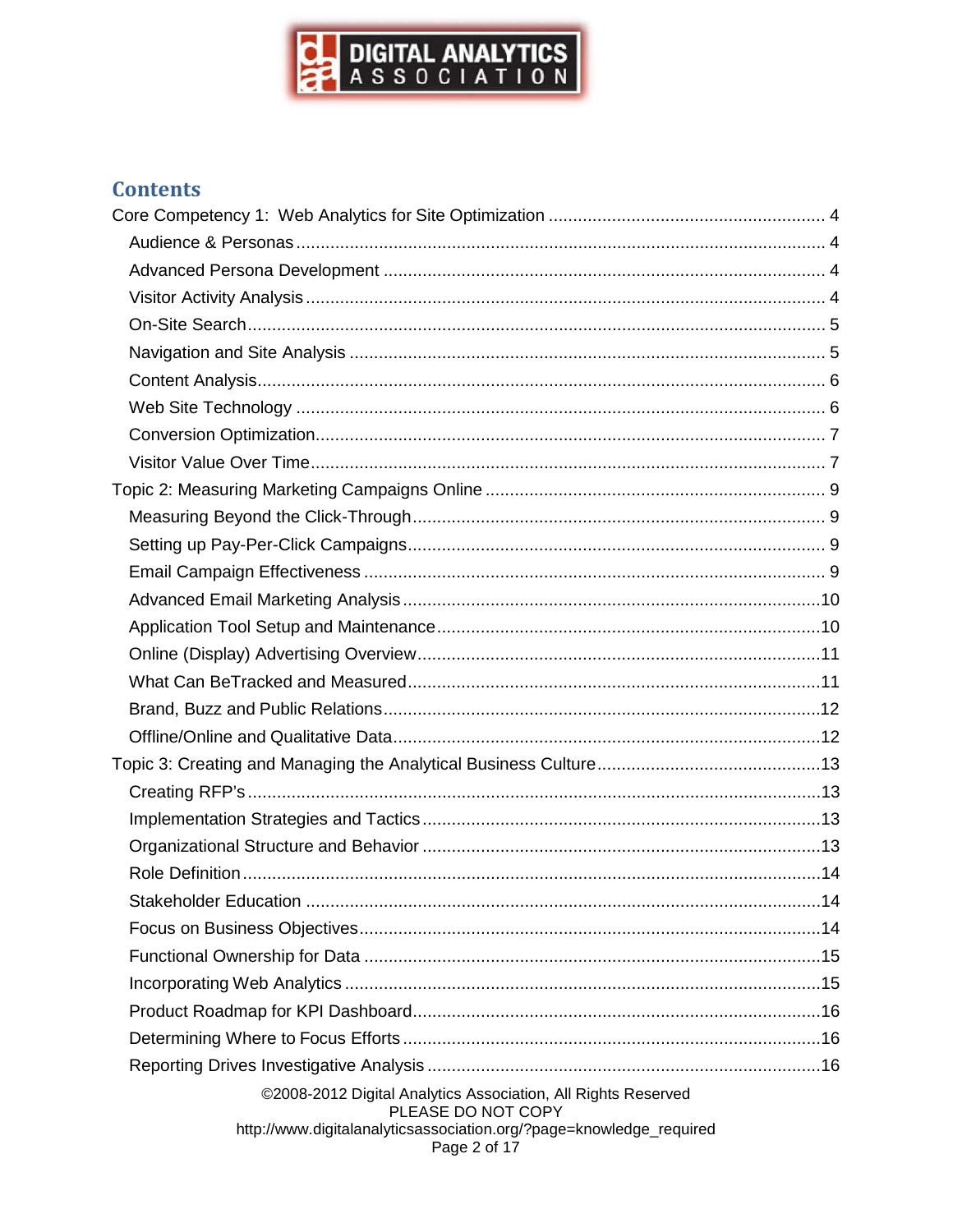

©2008-2012 Digital Analytics Association, All Rights Reserved PLEASE DO NOT COPY [http://www.digitalanalyticsassociation.org/?page=knowledge\\_required](http://www.digitalanalyticsassociation.org/?page=knowledge_required) Page 3 of 17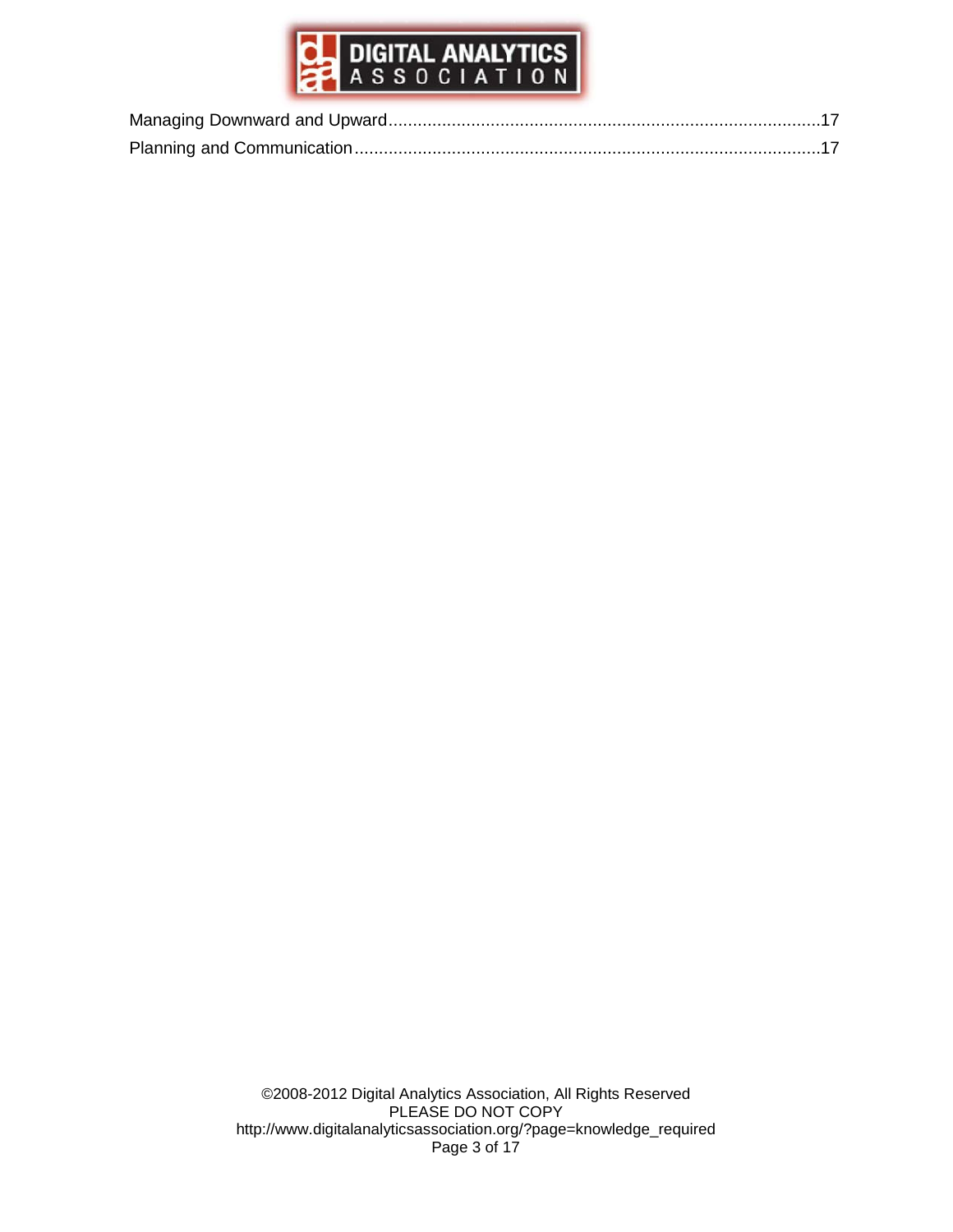

# <span id="page-3-0"></span>**Core Competency 1: Web Analytics for Site Optimization**

# **Audience & Personas**

Understand these concepts:

- The difference between designing for usability and designing for visitor conversion
- The difference between demographics and the psychographic approach used in persona design.

Be able to do these things:

- Grasp why personas are used to assist in designing for conversion
- Use personas to empathize with visitor needs.
- Design workable personas for a website analytics project.

#### **Advanced Persona Development**

Understand these concepts:

- "Scent trails" and how they contribute to effective persona design.
- "Character Diamonds" and "Masks" and how they relate to persona design.
- How to build empathy into personas for a successful implementation.
- Different elements that make up a persuasive scenario

Be able to do these things:

- Construct high-quality, advanced personas that drive empathy among web team members.
- Use empathy to get team members to embrace and use personas in their work.
- Uncover, map, and report on persuasive scenarios

#### **Visitor Activity Analysis**

Understand these concepts:

- Use and importance of analyzing visitor traffic from entry point
- Process and activities for analyzing visitor departure
- Website navigation from a visitor's perspective
- Process for analyzing shopping cart abandonment, to be used as a basis forimproving shopping cart conversion rates.

©2008-2012 Digital Analytics Association, All Rights Reserved PLEASE DO NOT COPY [http://www.digitalanalyticsassociation.org/?page=knowledge\\_required](http://www.digitalanalyticsassociation.org/?page=knowledge_required) Page 4 of 17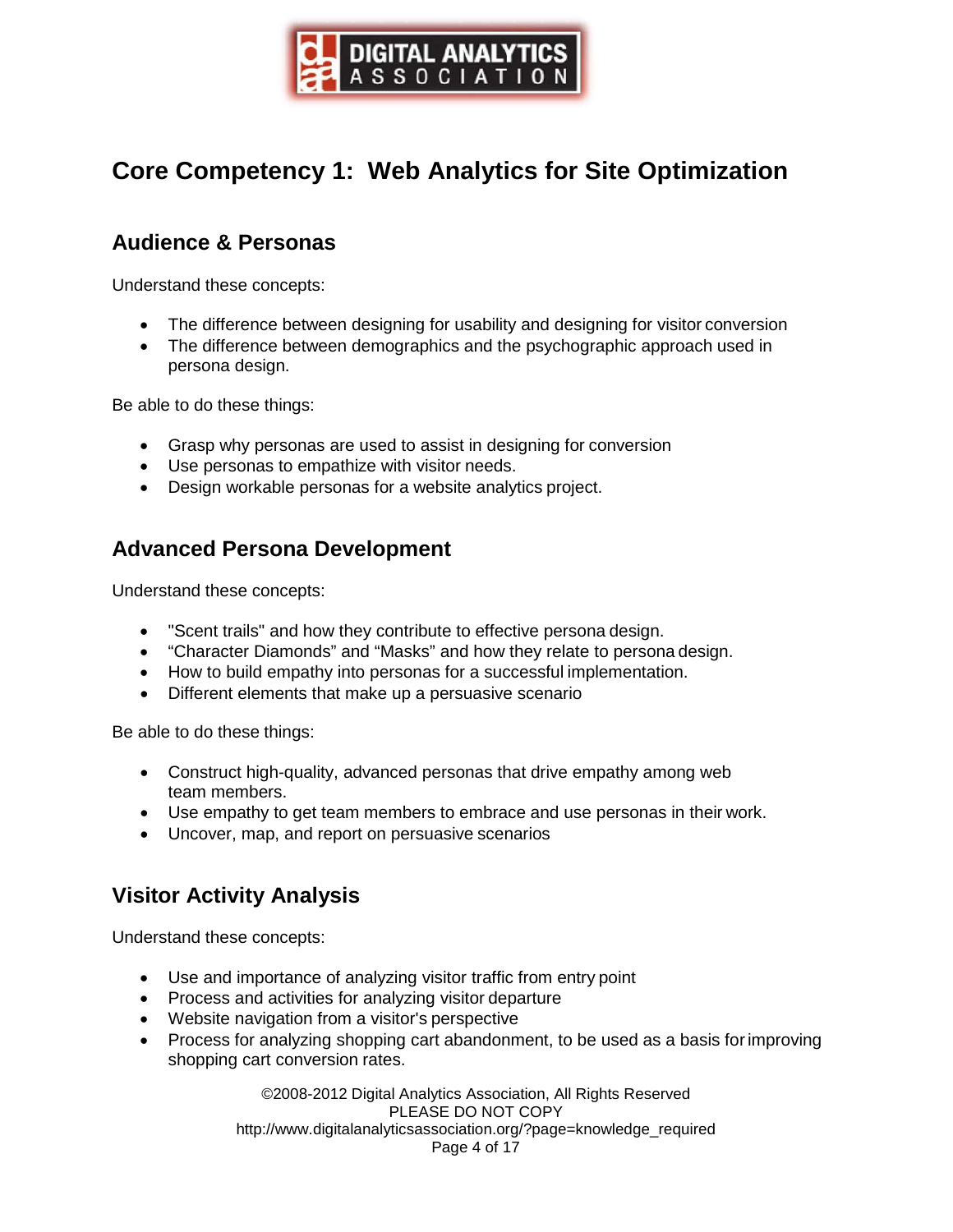

<span id="page-4-0"></span>• Techniques for evaluating conversions

Be able to do these things:

- Interpret and analyze reports on Visitor arrival.
- Design a landing page in order to measure traffic from a campaign.
- Analyze visitor departure website data, trends, and patterns and evaluate their impact on the website persuasion architecture.
- Be able to troubleshoot and optimize the sequence of events leading to visitors achieving the goals of the website.
- Conduct relevant funnel analysis of the conversion process.

# **On-Site Search**

Understand these concepts:

- Importance of analyzing a site's onsite search behavior
- How onsite search affects website conversions and website optimization development and architecture practices.
- Basic measurements for onsite search performance
- How results of the onsite search form impact user behavior

Be able to do these things:

- View onsite search as an interactive navigational element similar to site maps and navigational bars.
- Evaluate and analyze results of onsite search to optimize search results
- Identify the measurements for evaluating and improving the search form

#### **Navigation and Site Analysis**

Understand these concepts:

- Primary factors to consider in design for evaluation
- The role of the web analytics professional in a web development team.
- Supplemental navigation components and reasons they are used
- Metrics relevant to these site components.
- Forms analysis purposes and requirements
- Purposes and applications of forms analysis

Be able to do these things:

• Create a plan to implement metrics in a site redesign

©2008-2012 Digital Analytics Association, All Rights Reserved PLEASE DO NOT COPY [http://www.digitalanalyticsassociation.org/?page=knowledge\\_required](http://www.digitalanalyticsassociation.org/?page=knowledge_required) Page 5 of 17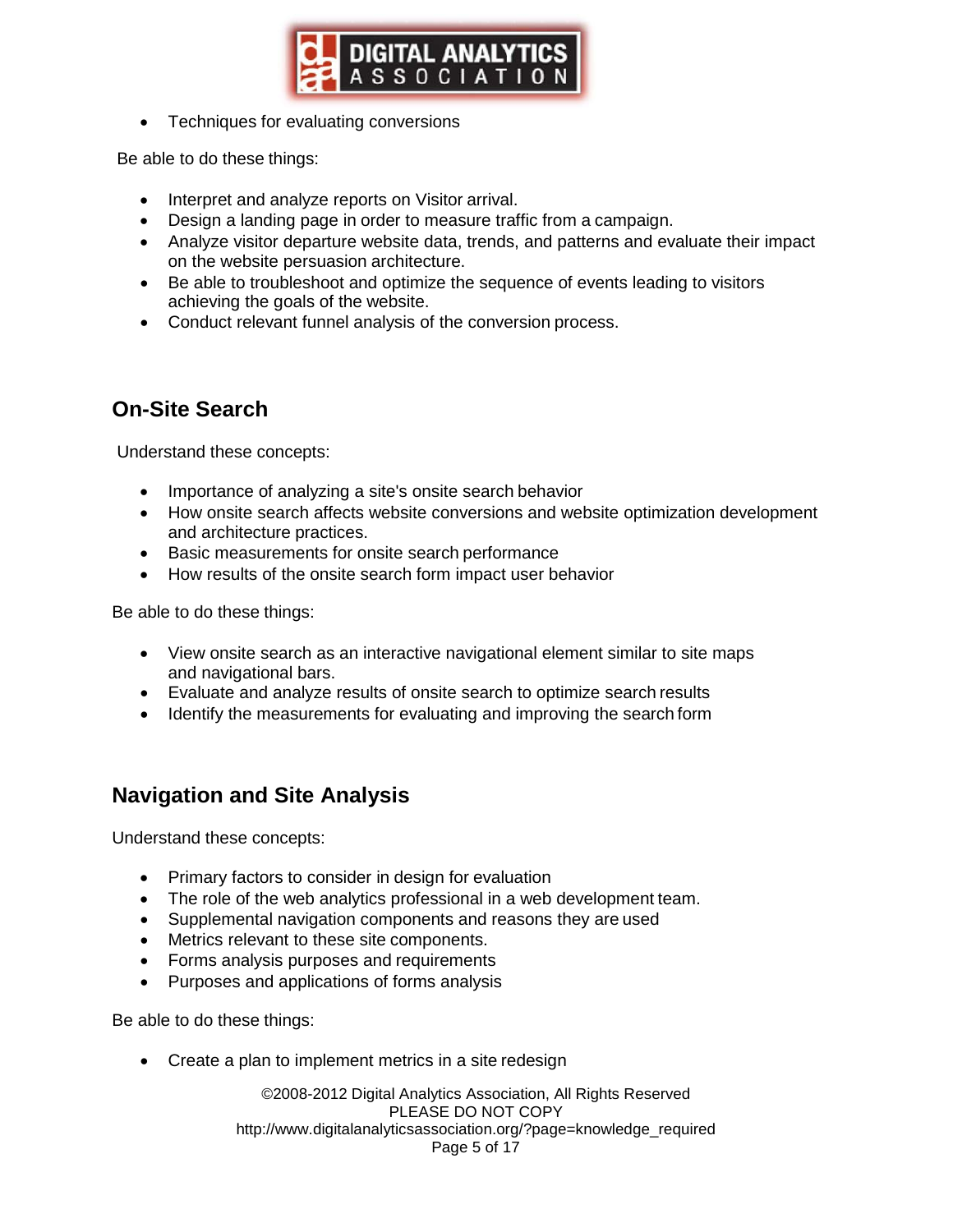

- <span id="page-5-0"></span>• Describe analyst's role in the team responsible for the development or redevelopment of a website.
- Assess web structure and design compensating for limitations in tracking methods and analytic tools.
- Explain why and how supplemental site navigation (site indexes, guides, and maps) is used
- List and describe the basic requirements of initiating forms analysis.
- Create and implement metrics for forms analysis

## **Content Analysis**

Understand these concepts:

- Usefulness of content grouping within the site
- Why content groups should be aligned with personas/task
- How grouping site content affects visitor behavior
- Methods of measuring content popularity and effectiveness
- The difference between Intranet and website Content

Analysis Be able to do these things:

- Apply content grouping to understand visitor behavior
- Appropriately use a content audit for the categorization of content and for the groupingof similar content items
- Use content naming structures to ensure useful measurements of content effectiveness
- Analyze content relevancy over time
- Apply business goals/task scenarios and personas when grouping content
- Apply key performance indicators to monitor the effectiveness of a content site and to identify areas of particularly high or low value within that site
- Assess and develop the metrics used in Intranet Content Analysis

# **Web Site Technology**

Understand these concepts:

- Technical issues that may affect analysis of data
- Major differences between Flash and AJAX, and how each is measured
- Measurement problems associated with frames
- Content management technologies currently in use which complicate online measurement

Be able to do these things:

©2008-2012 Digital Analytics Association, All Rights Reserved PLEASE DO NOT COPY [http://www.digitalanalyticsassociation.org/?page=knowledge\\_required](http://www.digitalanalyticsassociation.org/?page=knowledge_required) Page 6 of 17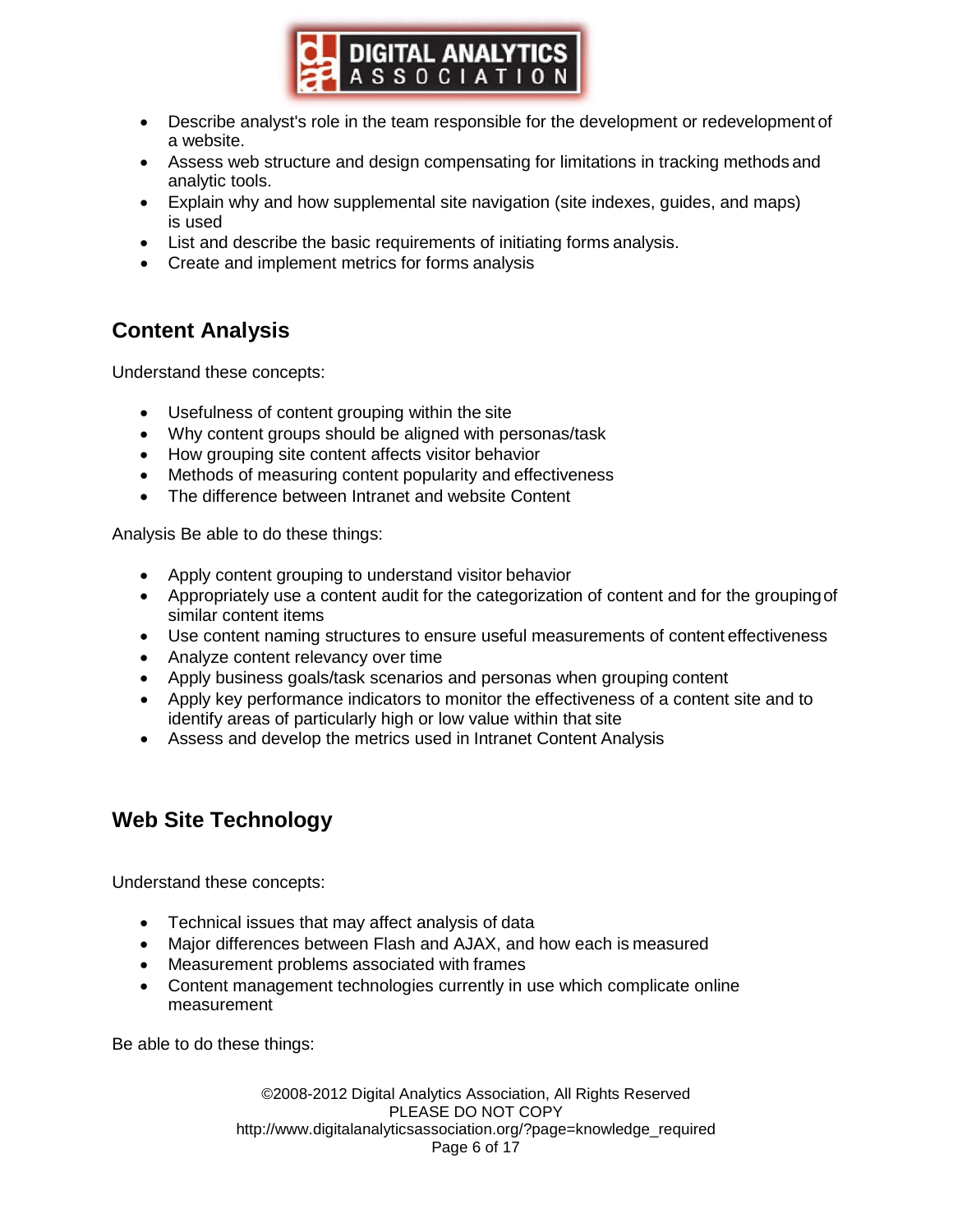

- <span id="page-6-0"></span>• Use knowledge of technical issues to ensure your analytics are as accurate and helpful as possible
- Explain the methods available for measuring Flash interaction
- Explain how CMS and Dynamic pages are tracked, and how to modify tracking methodologies to allow for CMS or Dynamic pages.

# **Conversion Optimization**

Understand these concepts:

- The relationship of visitor behavior via organic search engines and visitors' subsequent activity
- How the source of the visitor impacts conversion.
- How landing page content affects visitor conversion.
- How web analytics metrics can help to identify search engine/keyword traffic and define strategies to optimize search engine rankings

Be able to do these things:

- Describe the "scent trail" approach to understanding search engine behavior and how it relates to visitors' subsequent activity
- Determine a site's effectiveness in maintaining the interest of organic search engine visitors and use that interest to drive conversion
- Test and measure conversion by visitor source
- Create and modify landing pages to improve visitor conversion
- Increase the natural rankings of site pages in search engines and the conversion rate of these pages based on the visitor behavior associated with them.
- Create and modify web pages that continue the scent trail from clicks on organic search listings

#### **Visitor Value Over Time**

Understand these concepts:

- Portfolio approach to customer value management (Visitor Value Model)
- LifeCycle and Friction as they apply to CRM modeling and forecasting
- How Latency and Recency map the Customer LifeCycle
- How Latency and Recency can be used together to predict the outcome of visitor campaigns

Be able to do these things:

- Apply this LifeCycle analysis to the allocation of marketing resources
- Predict customer behavior and use these predictions to design programs for optimizing visitor and customer value

©2008-2012 Digital Analytics Association, All Rights Reserved PLEASE DO NOT COPY [http://www.digitalanalyticsassociation.org/?page=knowledge\\_required](http://www.digitalanalyticsassociation.org/?page=knowledge_required) Page 7 of 17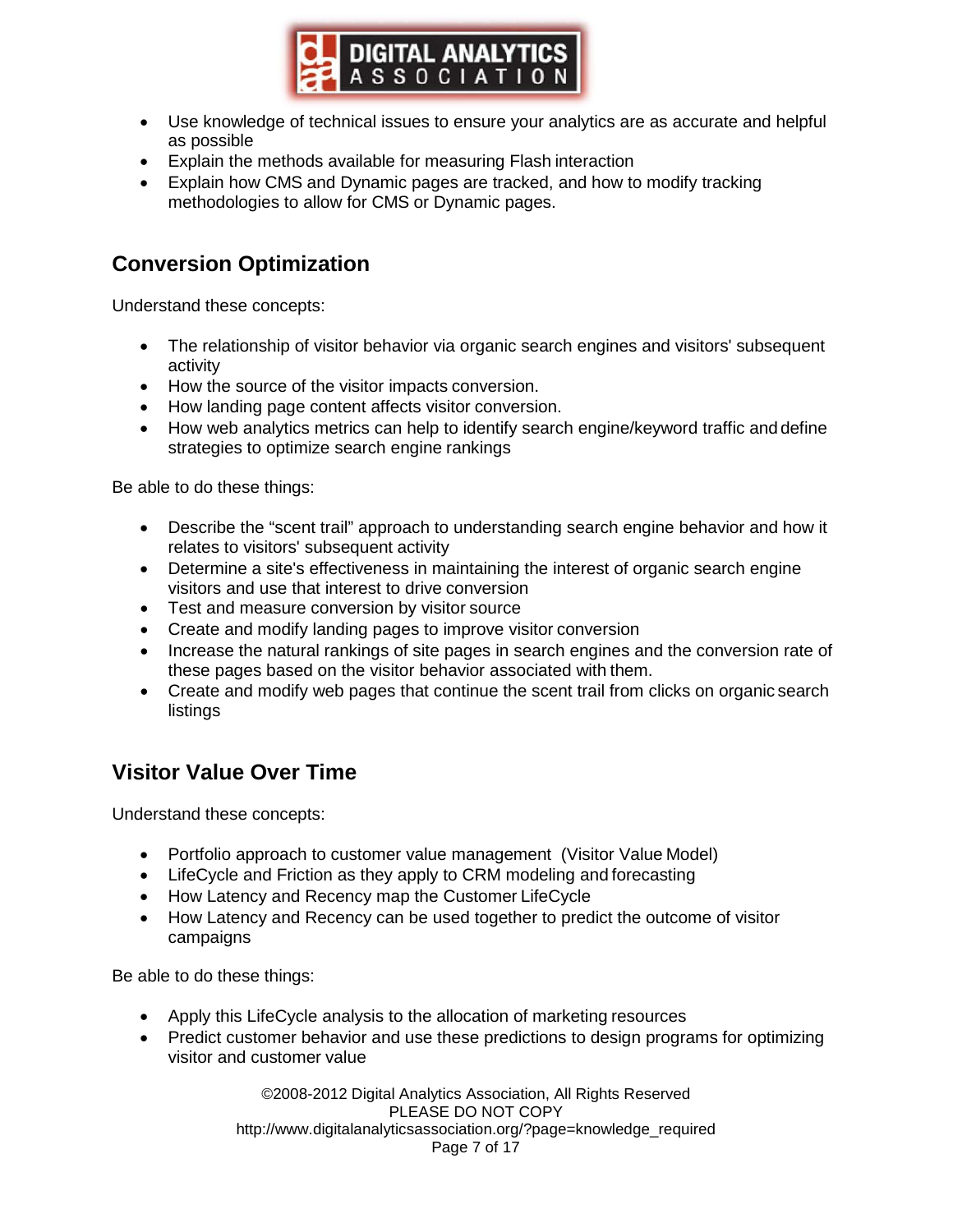

- Use Latency and Recency to rank the potential value of visitors and customers
- Use your own customer's behavior to tell you the most important (and profitable) time to market to them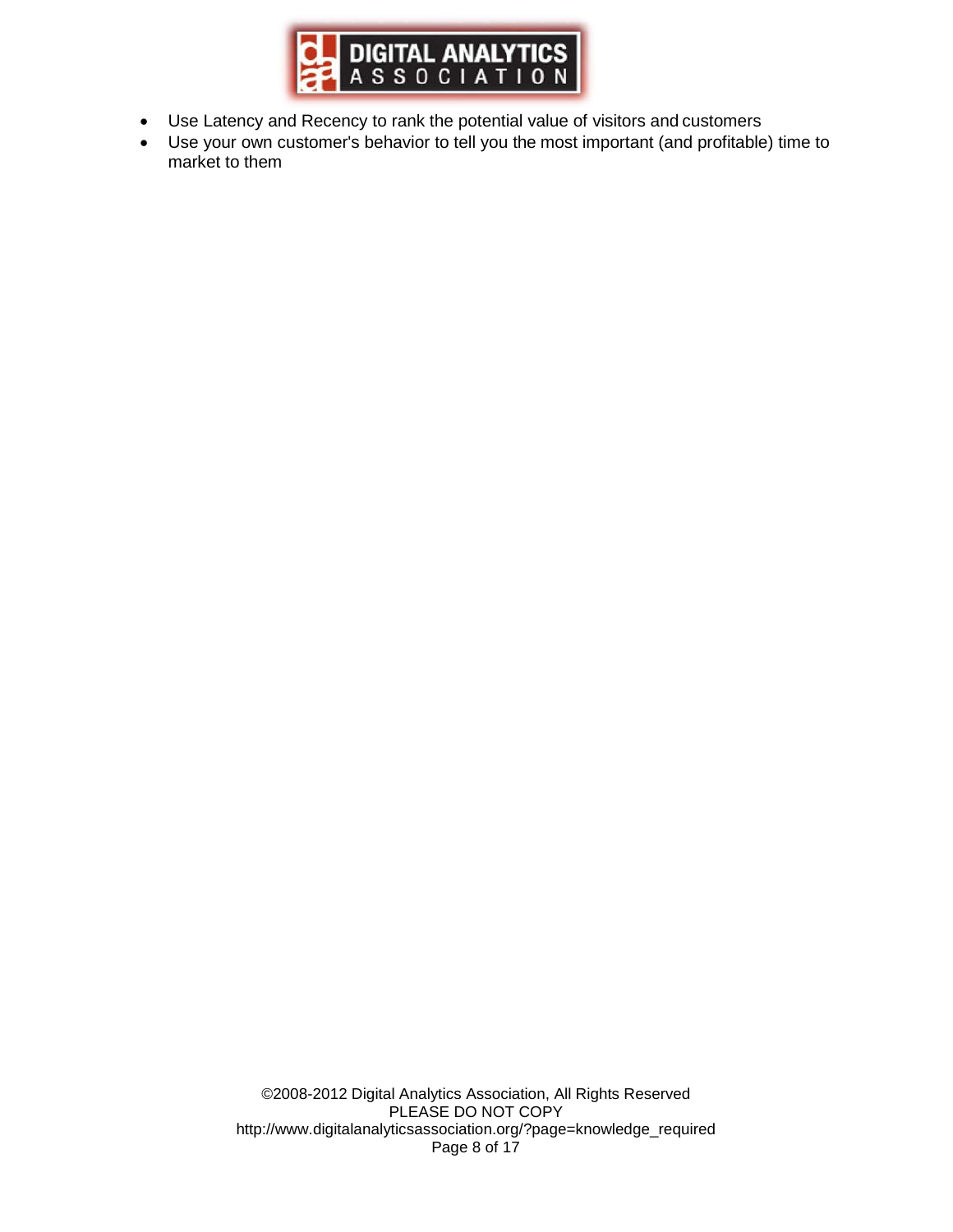

# <span id="page-8-0"></span>**Topic 2: Measuring Marketing Campaigns Online**

# **Measuring Beyond the Click-Through**

Understand these concepts:

- How to improve search engine and affiliate marketing through effective keyword and site selection and analysis
- Recent Conversions and Latent Conversions
- Metrics needed to perform conversion analysis
- Fixed metrics and calculated metrics
- How keyword planning can improve ad copy and landing pages

Be able to do these things:

- Assess and improve keyword performance using recognized metrics
- Evaluate how latent conversion analysis impacts search engine and affiliate marketing strategies
- Identify and implement actionable KPIs in a web analytics solution to optimize/improve Pay-Per-Click and Affiliate campaign results
- Perform keyword performance analysis and measure its impact on generating website traffic.

# **Setting up Pay-Per-Click Campaigns**

Understand these concepts:

- Different types of PPC and Affiliate campaigns
- Pre-click initiatives, PPC measurements, and performance indicators
- How micro-sites and landing pages affect PPC campaign management
- Click fraud and its detection by using web analytics

Be able to do these things:

- Use performance indicators and web analytics to improve PPC campaign performance
- Evaluate implementing landing pages and micro-sites to improve campaign performance
- Implement processes to identify and eliminate or reduce click fraud
- Apply for and receive credit for fraudulent clicks
- Evaluate the performance of a landing page or micro-site for any PPC campaign

#### **Email Campaign Effectiveness**

©2008-2012 Digital Analytics Association, All Rights Reserved PLEASE DO NOT COPY [http://www.digitalanalyticsassociation.org/?page=knowledge\\_required](http://www.digitalanalyticsassociation.org/?page=knowledge_required) Page 9 of 17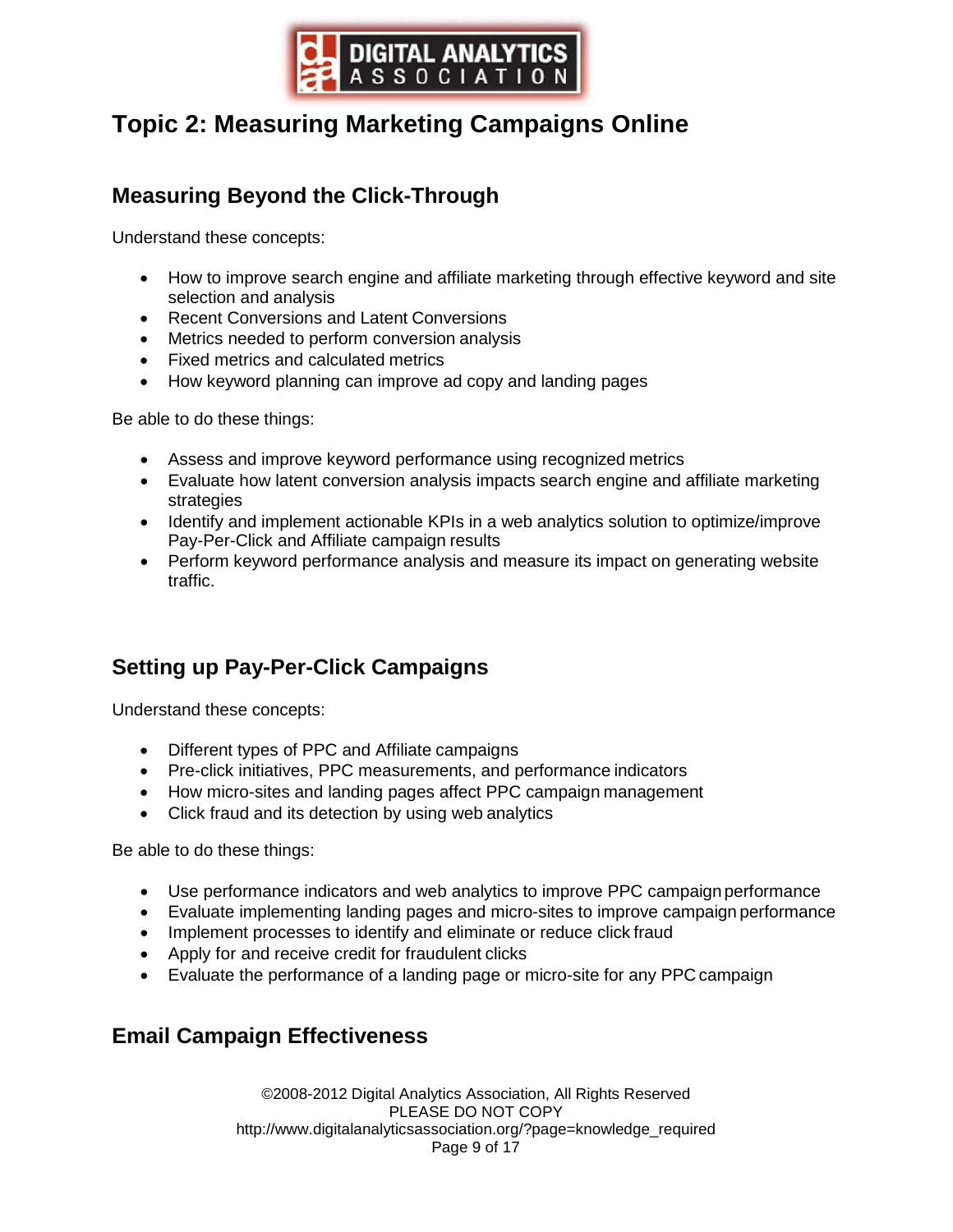

<span id="page-9-0"></span>Understand these concepts:

- Basic metrics for email marketing
- How to measure email performance via key performance indicators
- Elements of the email communication process
- Marketing segmentation

Be able to do these things:

- Assess email marketing activity by quantifying it
- Determine the success of an email campaign
- Calculate KPIs to create a KPI report
- Test email communications and evaluate the results
- Use customer/prospect segmentation to build customer and prospect personae and focus messages and offers

## **Advanced Email Marketing Analysis**

Understand these concepts:

- Conversion funnel and customer acquisition via email
- Customer retention and customer segmentation
- The effect of Recency on response rate in email campaigns
- How content categorization and content trend analysis relates to newsletters

Be able to do these things:

- Assess the effectiveness of an email acquisition program
- Assess communication effectiveness using customer segmentation
- Create an email-based retention program to increase sales and lower costs
- Evaluate content popularity over extended periods of time
- Calculate the cost of Increased email frequency

#### **Application Tool Setup and Maintenance**

Understand these concepts:

- Email marketing effectiveness
- Common problems that can occur during email delivery
- The purpose, expectations, schedule and assessment methods for a Marketing Campaigns Analysis report

©2008-2012 Digital Analytics Association, All Rights Reserved PLEASE DO NOT COPY [http://www.digitalanalyticsassociation.org/?page=knowledge\\_required](http://www.digitalanalyticsassociation.org/?page=knowledge_required) Page 10 of 17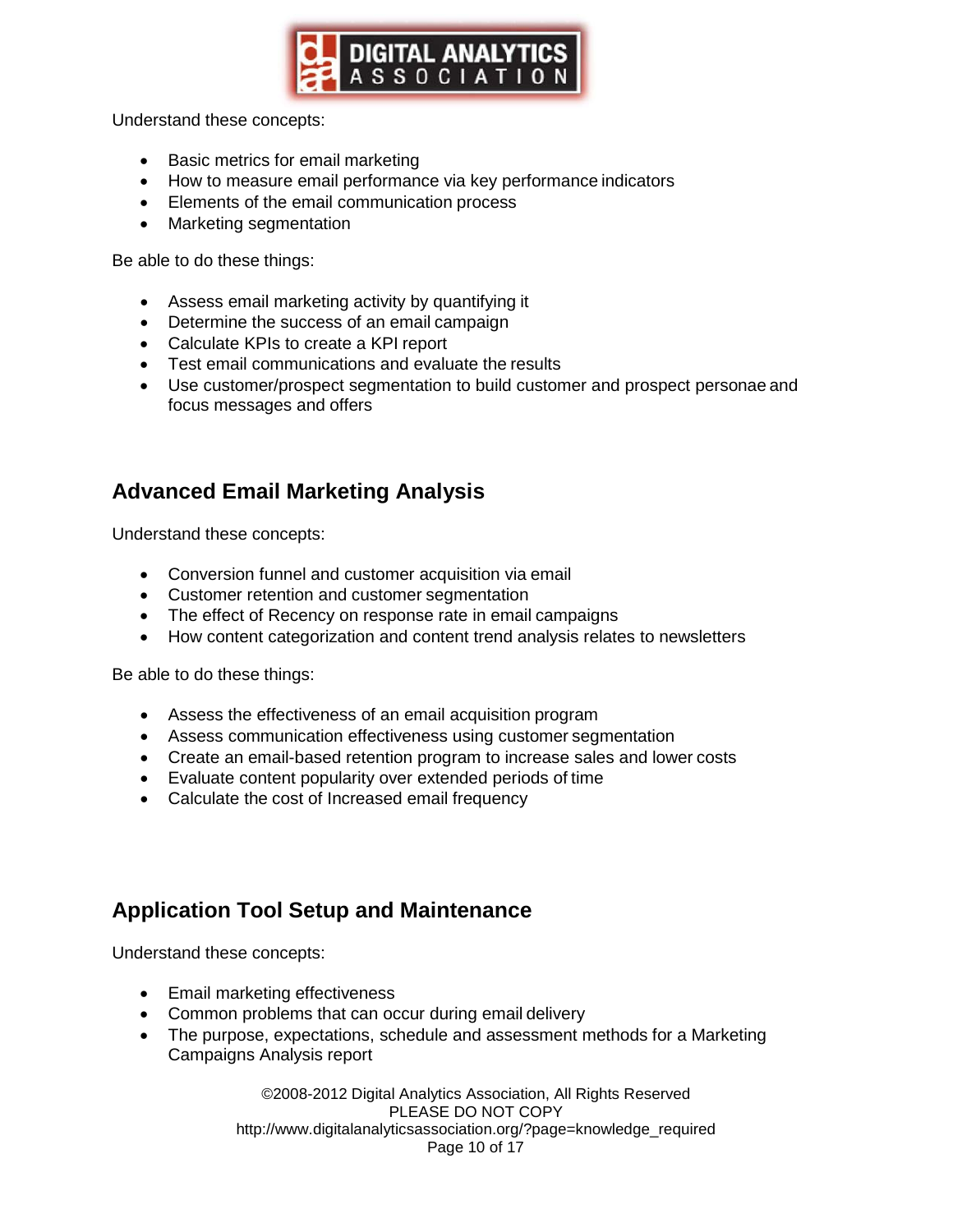

<span id="page-10-0"></span>Be able to do these things:

- Identify weaknesses in the email marketing conversion process
- Handle issues involving email delivery

# **Online (Display) Advertising Overview**

Understand these concepts:

- Online (display) advertising
- Advertising placement terminology and purchasing methods
- Metrics that apply to display advertising
- Types of banner ads and banner ad strategy

Be able to do these things:

- Summarize the various purchase methods for online advertising
- Calculate the most effective ads
- Combine advertising and purchase options to actualize real ROI for your online advertising goals
- Use advertising and web metrics to enhance the campaign decision-making process
- Form an ad strategy that involves banner ads

#### **What Can BeTracked and Measured**

Understand these concepts:

- Adserver types: sell-side ad server and buy-side ad server
- The various forms of ad display targeting
- How ad display targeting can be used to improve campaign
- Rich Internet Applications (RIAs)
- The different types of campaign dashboards and their intent

Be able to do these things:

- List the important factors in selecting an Adserver
- Describe how to track display and affiliate advertising
- Identify the relevant web metrics associated with ad targeting
- Explain how to define, implement and measure visitor behavior of RIA applications
- Determine the appropriate dashboard for each marketing vehicle
- Create an effective dashboard that tracks campaign performance

©2008-2012 Digital Analytics Association, All Rights Reserved PLEASE DO NOT COPY [http://www.digitalanalyticsassociation.org/?page=knowledge\\_required](http://www.digitalanalyticsassociation.org/?page=knowledge_required) Page 11 of 17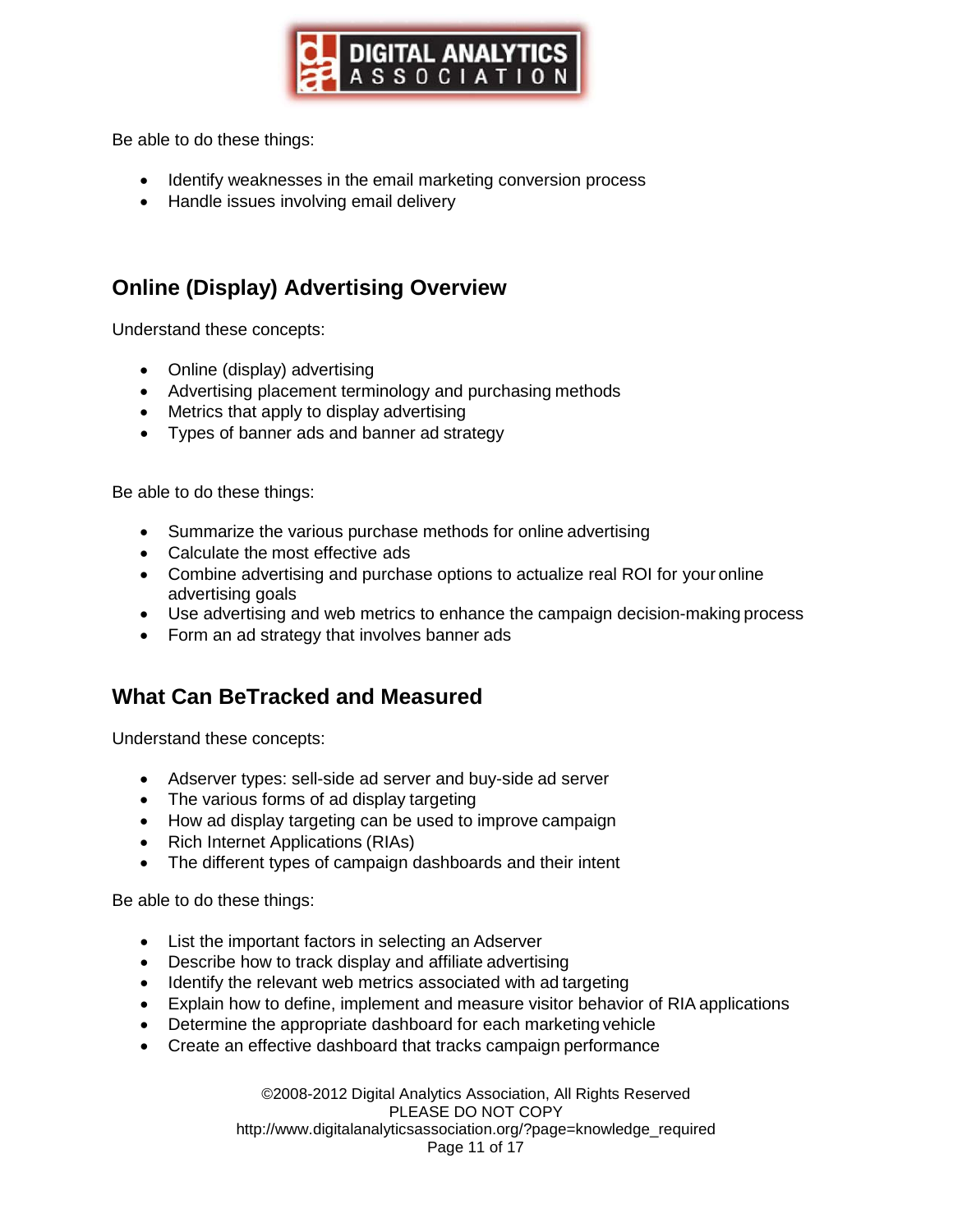

# <span id="page-11-0"></span>**Brand, Buzz and Public Relations**

Understand these concepts:

- Buzz and appropriate measurement techniques
- Online PR channels/portal sites and how to optimize them
- The components of brand campaign measurement

Be able to do these things:

- Assess the impact of buss through the use of off-site, on-site, and off-line techniques and tools
- List the key metrics required for measuring online PR
- Create a plan for the analysis of branding campaigns

## **Offline/Online and Qualitative Data**

Understand these concepts:

- Benefits of capturing and tracking offline marketing to online activity
- Quantitative analysis to gain insights into web site customer perspectives
- Survey bias

Be able to do these things:

- Assess which option for capturing off-line data is best suited to your campaigns
- Interpret website Customer Perspectives through quantitative analysis
- Apply quantitative analysis of customer perspectives to the marketing process
- Use surveys to expand marketing analysis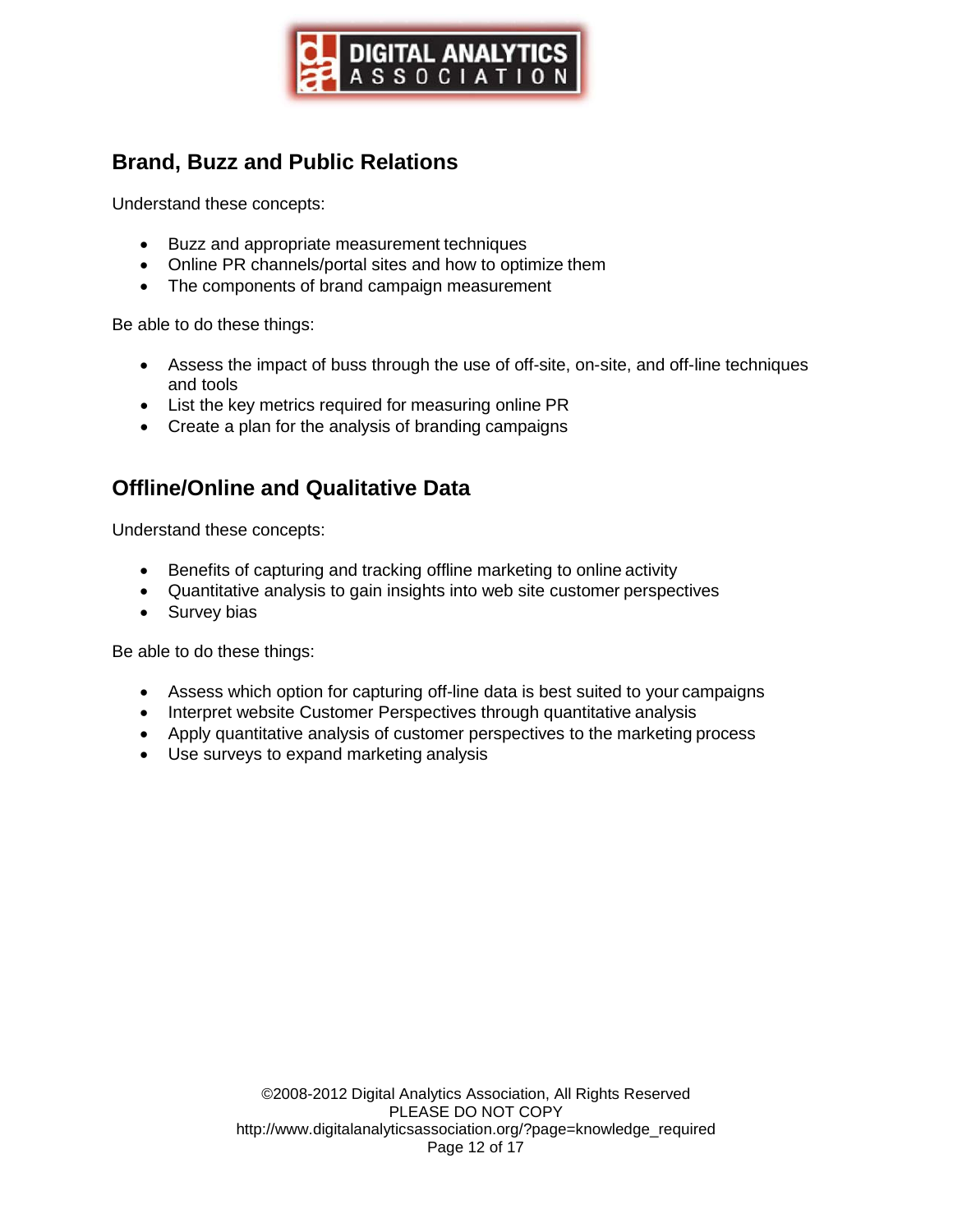

# <span id="page-12-0"></span>**Topic 3: Creating and Managing the Analytical Business Culture**

# **Creating RFP's**

Understand these concepts:

- The technical features and requirements in a web analytics tool
- Clickstream data collection categories
- Service delivery models for web analytics
- Various enterprise data integration scenarios
- The typical sales cycle for web analytics products
- Issues to look out for during the vendor selection

Be able to do these things:

- Identify a list of vendors and/or products that meet your organization's technical requirements
- Create the technology subset of RFP items
- Identify the service model for your company's requirements
- Identify enterprise data integration requirements
- Build a timeline and identify required resources during the various stages of the sales process
- Avoid common mistakes in selecting a vendor

#### **Implementation Strategies and Tactics**

Understand these concepts:

- Various models for data collection including quantitative and qualitative data
- The key differences in how vendors offer reporting and data export

Be able to do these things:

- Identify when to use each data collection method and issues associated with each collection method
- Investigate different reporting requirements, including those that involve non-clickstream data sources
- Assess reporting capabilities and how they relate to the business requirements

# **Organizational Structure and Behavior**

Understand these concepts:

©2008-2012 Digital Analytics Association, All Rights Reserved PLEASE DO NOT COPY [http://www.digitalanalyticsassociation.org/?page=knowledge\\_required](http://www.digitalanalyticsassociation.org/?page=knowledge_required) Page 13 of 17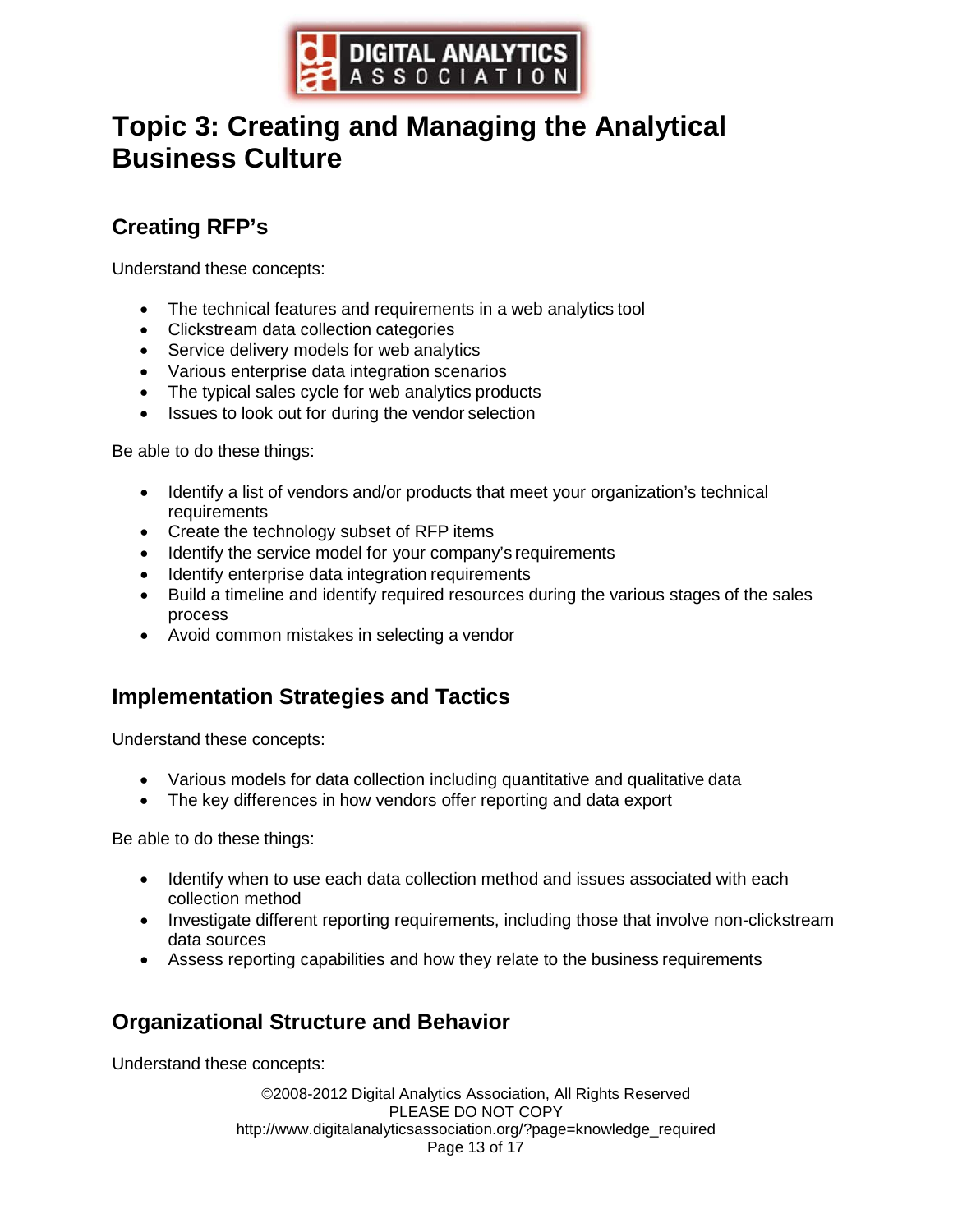

- <span id="page-13-0"></span>• The role and the responsibilities of the Web Analytics Manager
- The impact of web analytics on the corporate culture
- How the presentation of new facts and data is critical to your success as an analytical manager

Be able to do these things:

- Analyze the interactions of the Web Analytics Manager in a cross-functional environment within an organization
- Manage the corporate culture issues and encourage an environment where analytics are embraced
- Define the importance of planning for presentations and preparing presentations based on the audience

# **Role Definition**

Understand these concepts:

- The personalities, backgrounds, and skill sets likely to lead to a talented web analyst
- The different avenues for finding a great web analyst

Be able to do these things:

- Recognize a "good fit" even if a candidate has never been a web analyst
- Find the best web analyst for your company

#### **Stakeholder Education**

Understand these concepts:

- How to educate a stakeholder
- The analysis request management process
- How to create a structured case study

Be able to do these things:

- Develop a tailored education plan, identify audiences, and write testing goals
- List data points needed in a report request
- Explain why it's important to communicate project status to stakeholders
- Conduct a case study program

#### **Focus on Business Objectives**

©2008-2012 Digital Analytics Association, All Rights Reserved PLEASE DO NOT COPY [http://www.digitalanalyticsassociation.org/?page=knowledge\\_required](http://www.digitalanalyticsassociation.org/?page=knowledge_required) Page 14 of 17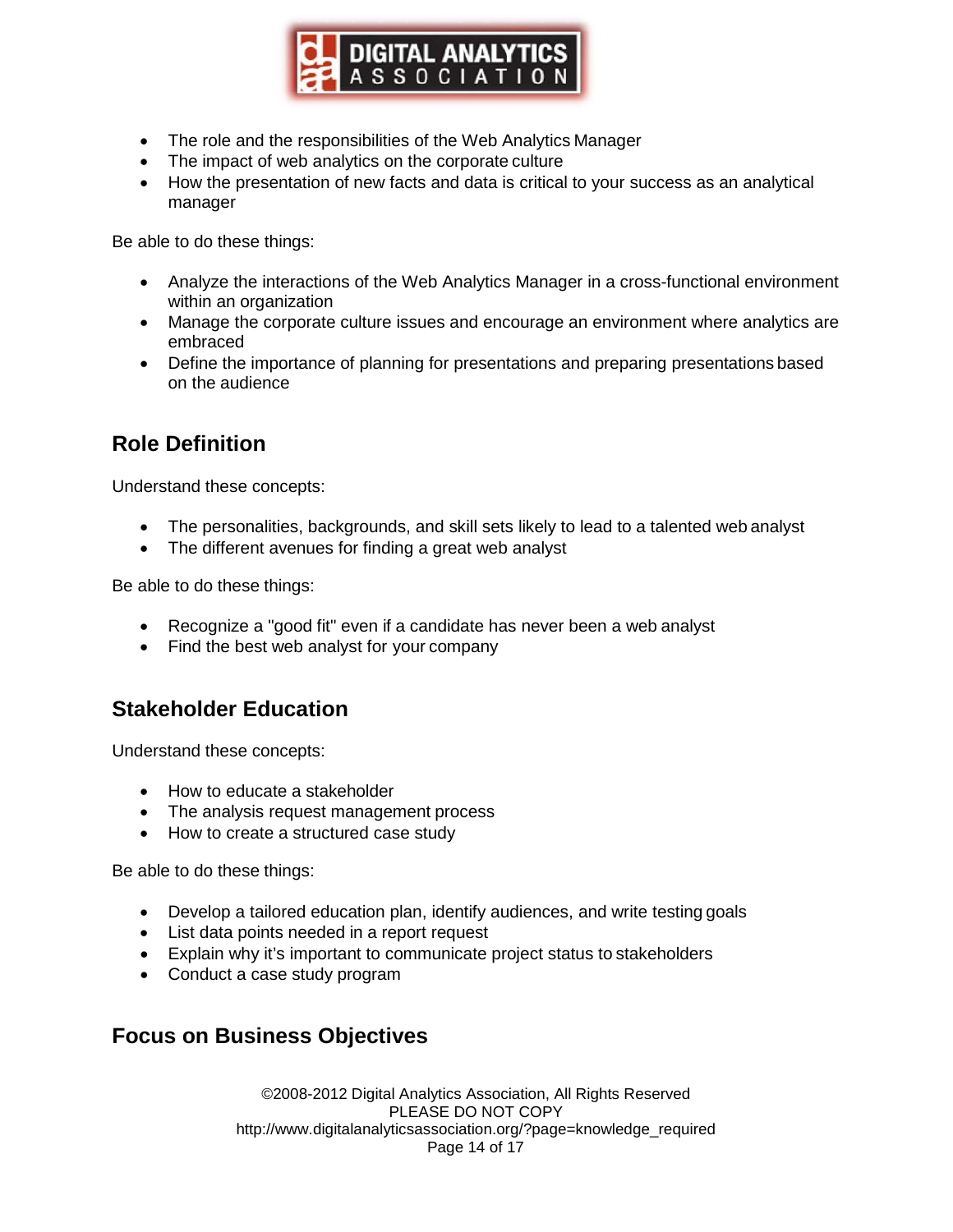

<span id="page-14-0"></span>Understand these concepts:

- The rational for the company website and how it contributes to the organization
- Internal and external objectives of a website
- The process of interviewing influencers and stakeholders and what should be considered in the course of the process

Be able to do these things:

- Plan and execute the process of defining a set of internal objectives for your company
- Obtain necessary input from those who can help you to win acceptance and support from stakeholders

## **Functional Ownership for Data**

Understand these concepts:

- The role of the web analytics manager as it relates to cross-functional responsibility and accountability
- The responsibilities of the marketing function and their differences from those of the web analytics managers
- The responsibilities of the merchandising function and their differences from those of the web analytics managers
- The responsibilities of the usability function and their differences from those of the web analytics managers

Be able to do these things:

- Work with other functions to drive adoption of analytical principles in your organization
- Describe specific tasks involved in helping the marketing department achieve accountable objectives
- Describe specific tasks involved in helping the merchandising department achieve accountable objectives

#### **Incorporating Web Analytics**

Understand these concepts:

- Key components of a standard Website release process
- Business Requirements Document, Functional Requirements Document, Technical Design Document
- How analytics brings new cultural challenges to the business setting that must be met in the development process

Be able to do these things:

©2008-2012 Digital Analytics Association, All Rights Reserved PLEASE DO NOT COPY [http://www.digitalanalyticsassociation.org/?page=knowledge\\_required](http://www.digitalanalyticsassociation.org/?page=knowledge_required) Page 15 of 17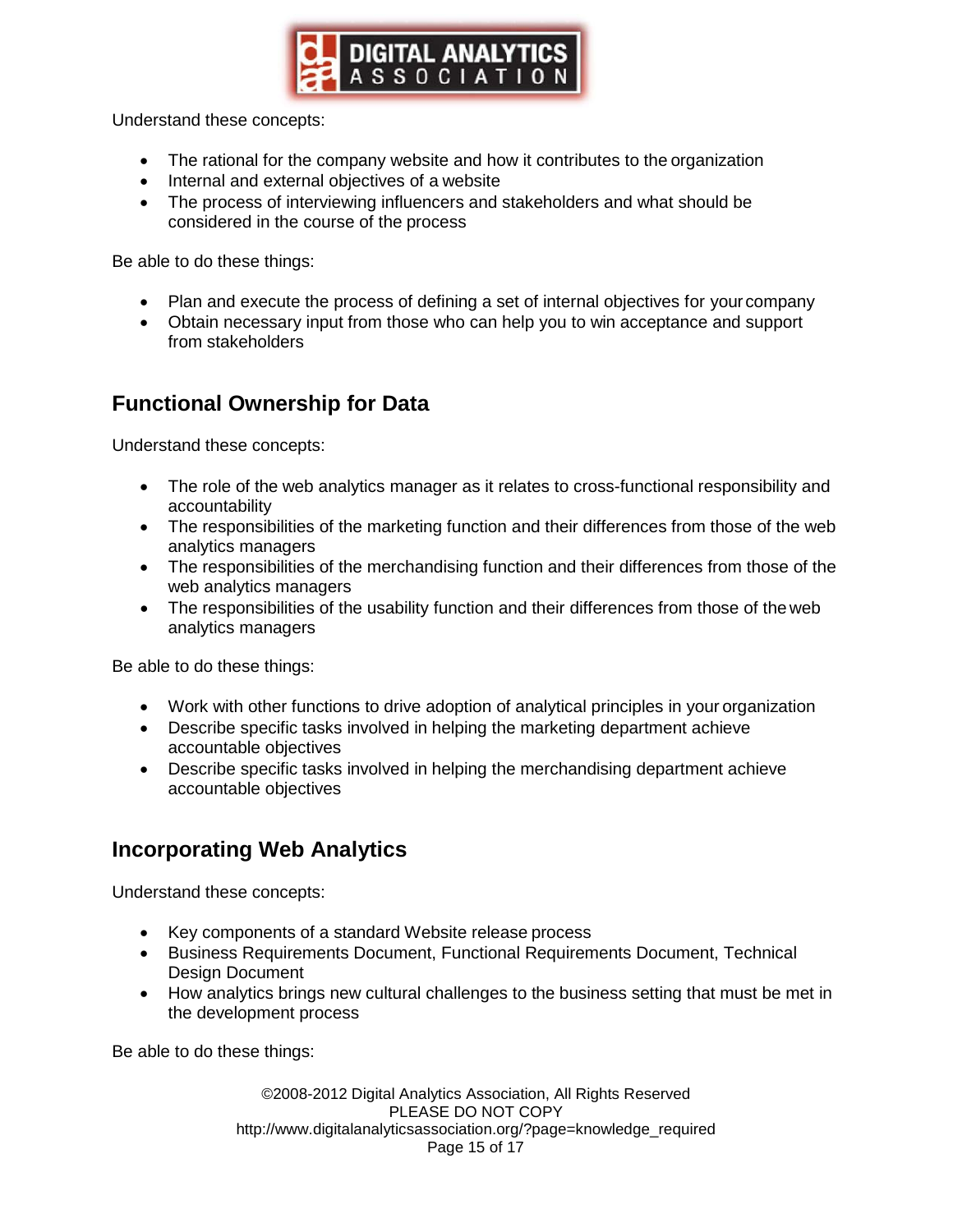

- <span id="page-15-0"></span>• Apply the website release framework and modify it for your business
- Create your website release process to accommodate web analytics requirements
- Work through cultural issues when you plan the process and create an environment where analytics are embraced

# **Product Roadmap for KPI Dashboard**

Understand these concepts:

- The Dashboard and how to assess it for meeting the company's needs in charting the critical milestones that lead to desired customer behavior
- Data distribution, standard naming conventions, standard formats
- A hierarchical model for stakeholder reports by organizational

role Be able to do these things:

- Define and defend behavioral and attitudinal metrics in the dashboard, including industry benchmarks and advanced concepts
- Demonstrate how to implement a structured environment for internal data distribution
- Map which KPIs should be disseminated to each stakeholder

#### **Determining Where to Focus Efforts**

Understand these concepts:

- How analytics brings new cultural challenges to the business setting
- Dynamic Prioritization process

Be able to do these things:

- Assign a value to the desired site behavior
- Work through cultural issues that are impacted by web analytics in order to create an environment where analytics are embraced

# **Reporting Drives Investigative Analysis**

Understand these concepts:

- The importance of finding the underlying dynamics of the trends rather than explaining trends at face value
- The Six Sigma approach to problem-solving

Be able to do these things:

©2008-2012 Digital Analytics Association, All Rights Reserved PLEASE DO NOT COPY [http://www.digitalanalyticsassociation.org/?page=knowledge\\_required](http://www.digitalanalyticsassociation.org/?page=knowledge_required) Page 16 of 17